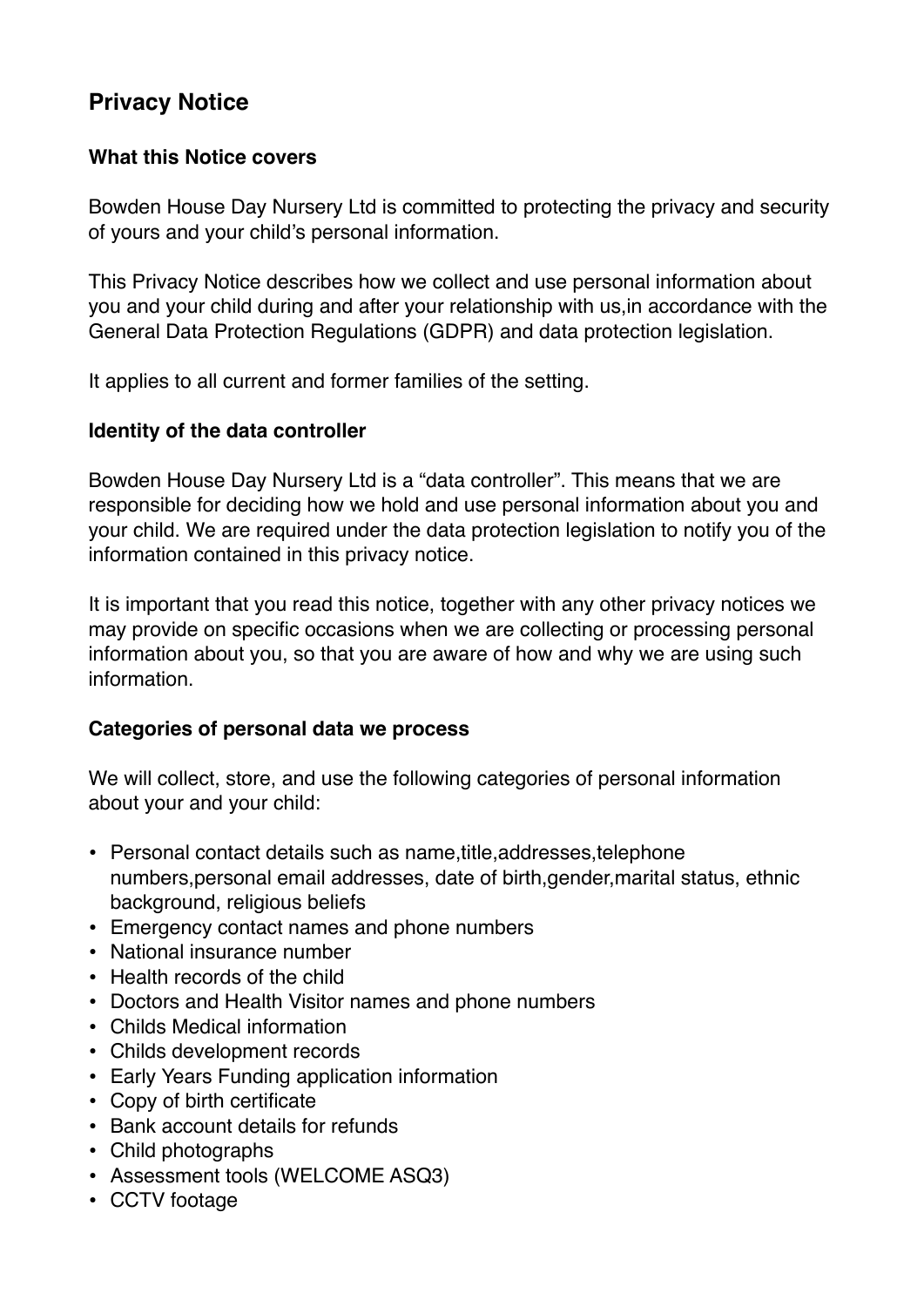# **Sources of personal data**

We collect personal information about you and your child through the admission form and admission pack and through the LEA education funding form.We may sometimes collect additional information from third parties including Health Visitors,Safeguarding Childrens' Board, Speech and Language, and Portage.

#### **Our lawful bases for processing your data**

We will use your personal information in the following circumstances:

- Where we need to comply with a legal obligation
- Where we need to perform the contract we have entered into with you.
- Where it is necessary for our legitimate interests or those of a third party and your interests and fundamental rights do not override those interests.

# **Our purposes for processing your data and your child's**

- Administering the contract we have entered into with you.
- legal responsibility in holding information under Ofsted guidelines
- legal responsibilities under Safeguarding Children's Act and Prevent Duty
- legal responsibilities under the NHS track and trace system
- To process payments
- Contact in case of an emergency
- To complete development records reports and track their progress
- To share with SMBC for processing of funded education hours and two year old hours.
- To share with third party with your consent if referral required for additional support.
- Complying with Health and Safety obligations
- Equal opportunities monitoring
- Some of the above grounds for processing will overlap and there may be several grounds which justify our use of your personal data.

#### **Who has access to your data**

We may share your personal information with third parties where required by law, where it is necessary in administering the delivery of the funded education and where referrals are needed to support your child's development.

Where we do so, we will require third parties to respect the security of your data and treat it in accordance with the law.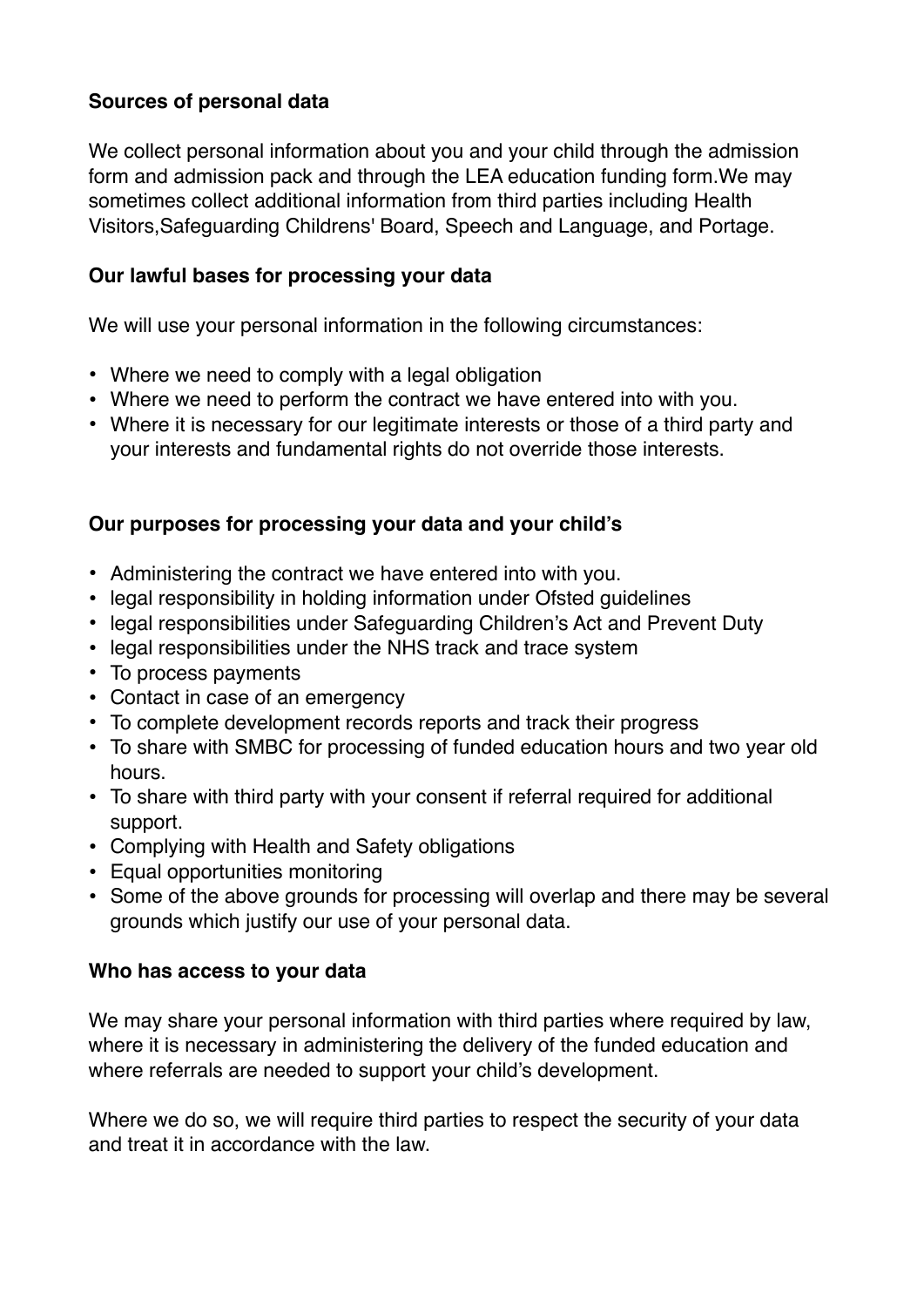## **Security of your data**

We have put in place appropriate security measures to prevent your personal information from being accidentally lost,used or accessed in an unauthorised way,altered or disclosed. In addition, we limit access to your personal information to those employees who have a business need to know.

We have put in place procedures to deal with any suspected data security breach and will notify you and any applicable regulator of a suspected breach where we are legally required to do so.

## **How we decide how long to retain your data**

We will only retain your personal information for as long as necessary to fulfil the purpose we collected it for, including for the purposes of satisfying any legal, accounting or reporting requirements.

To determine the appropriate retention period for personal data, we consider the amount, nature, and sensitivity of the personal data, the potential risk of harm from unauthorised use or disclosure of your personal data, the purposes for which we process your personal data and whether we can achieve those purposes through other means, and the legal requirements.

# **Yours rights**

#### **You have the right to:**

- **• Request Access** to, and a copy of, your personal information
- **• Request correction** of the personal information that we hold about you
- **• Request erasure** of your personal information
- **• Object to processing** of your personal information where we are relying on a legitimate interest and their is something about your particular situation which makes you want to object to processing on this grounds.

If you believe Bowden House has not complied with your rights, you can complain to the Information Commissioner.

#### **What if you do not provide personal data?**

If you do not provide personal data, then it will be impossible for the nursery to enter into a contract with yourselves as it has a legal obligation to capture personal information in order to care for your child.